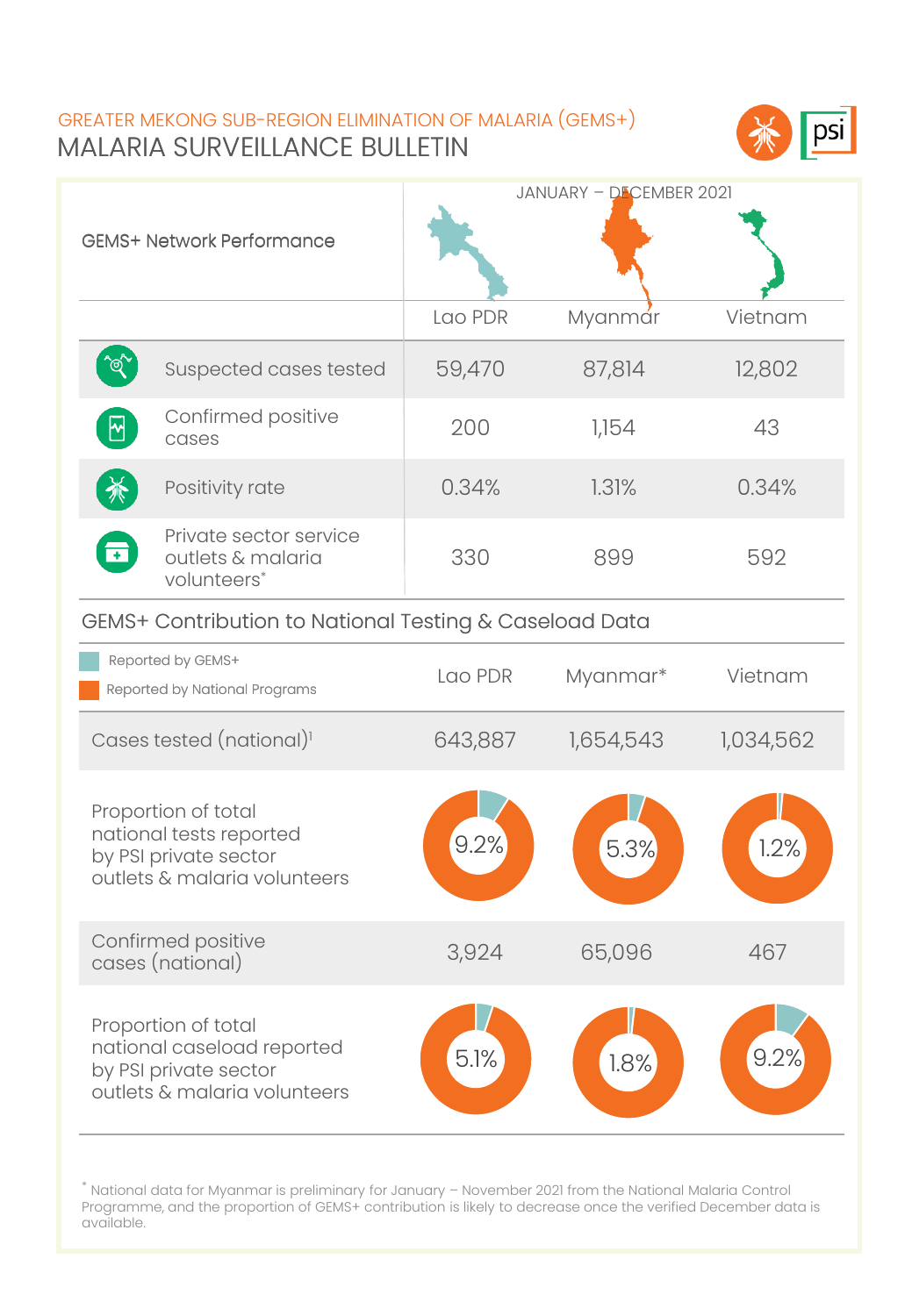

### MALARIA SURVEILLANCE BULLETIN LAO PDR | JANUARY - DECEMBER 2021









Confirmed positive cases



서



Formal private outlets enrolled in GEMS+ Outlets transitioned to NMP

#### Suspected Cases Tested & Confirmed Positive Cases Characteristics & Distribution of Confirmed



#### Confirmed Positive Cases



#### Reporting

Number of outlets reporting



Average reporting rate

### Characteristics & Distribution of Confirmed Positive Cases

Positive cases detected by outlets



#### Positive cases by Plasmodium species

- P.f. (30.5%) m.
- P.v. (69.5%)
- Mixed (0.%) **CONTRACT**



#### Quality of Case Management



100% Suspected cases

100% Cases treated or referred  $\sim$  95% Cases treated or referred  $\sim$  95% according to guidelines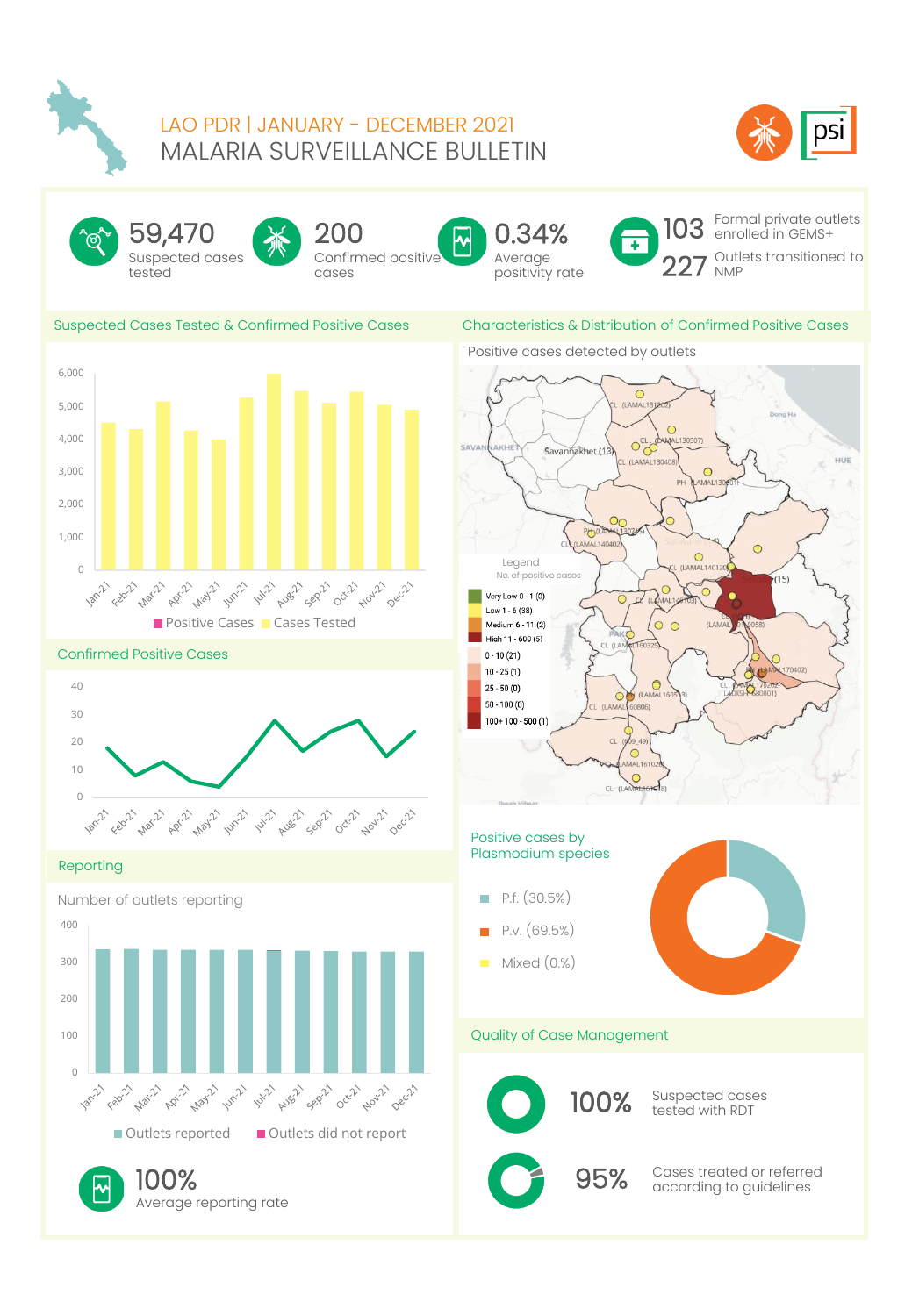### MALARIA SURVEILLANCE BULLETIN MYANMAR | JANUARY - DECEMBER 2021





Suspected cases tested 87,814

Confirmed positive cases 1,151



Average positivity rate 1.31%

841  $\Gamma$ 

Private outlets enrolled in GEMS+

**Outlets** transitioned to NMP

#### Suspected Cases Tested by Channel



|                    | Sun<br>Quality<br>Health<br>Network<br>(SUN) | Non-<br>Formal<br>Private<br>Outlets<br>(PO) | Integrated<br>Community<br>Malaria<br>Volunteers<br>(ICMV) | Case<br>Investi-<br>gation<br>$(CI)^*$ |
|--------------------|----------------------------------------------|----------------------------------------------|------------------------------------------------------------|----------------------------------------|
| No.<br>Providers   | 391                                          | 375                                          | 111                                                        |                                        |
| Cases<br>tested    | 14,215                                       | 56,415                                       | 16,876                                                     | 308                                    |
| Positive<br>cases  | 180                                          | 586                                          | 375                                                        | 13                                     |
| Positivity<br>rate | 1.3%                                         | $1\%$                                        | 22%                                                        | 42%                                    |

Confirmed Positive Cases by Channel



Reporting Rates by Channel



#### Proportion of expected reports received



Characteristics of Confirmed Positive Cases

GEMS+ Outlets Enrolled in 2021

Private Outlets



ICMV

\*. Under Case Investigation, PO and PSI field staff conducted RDT testing during CI activities in some townships under GEMS+

CMV 93%

SUN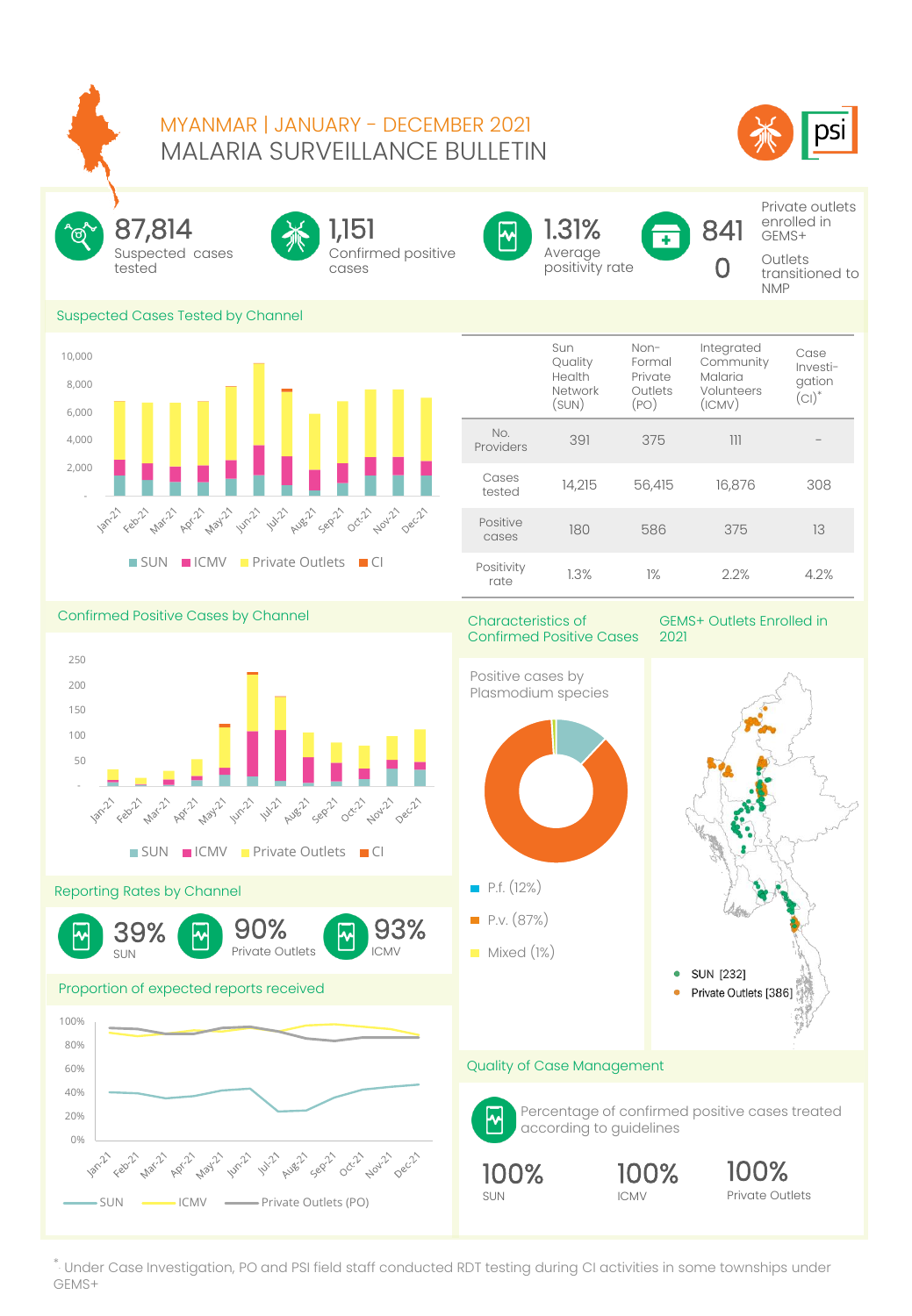

## MALARIA SURVEILLANCE BULLETIN VIETNAM | JANUARY - DECEMBER 2021





\*The GEMS+ network in Vietnam also includes 85 Community Malaria Champions (CMCs).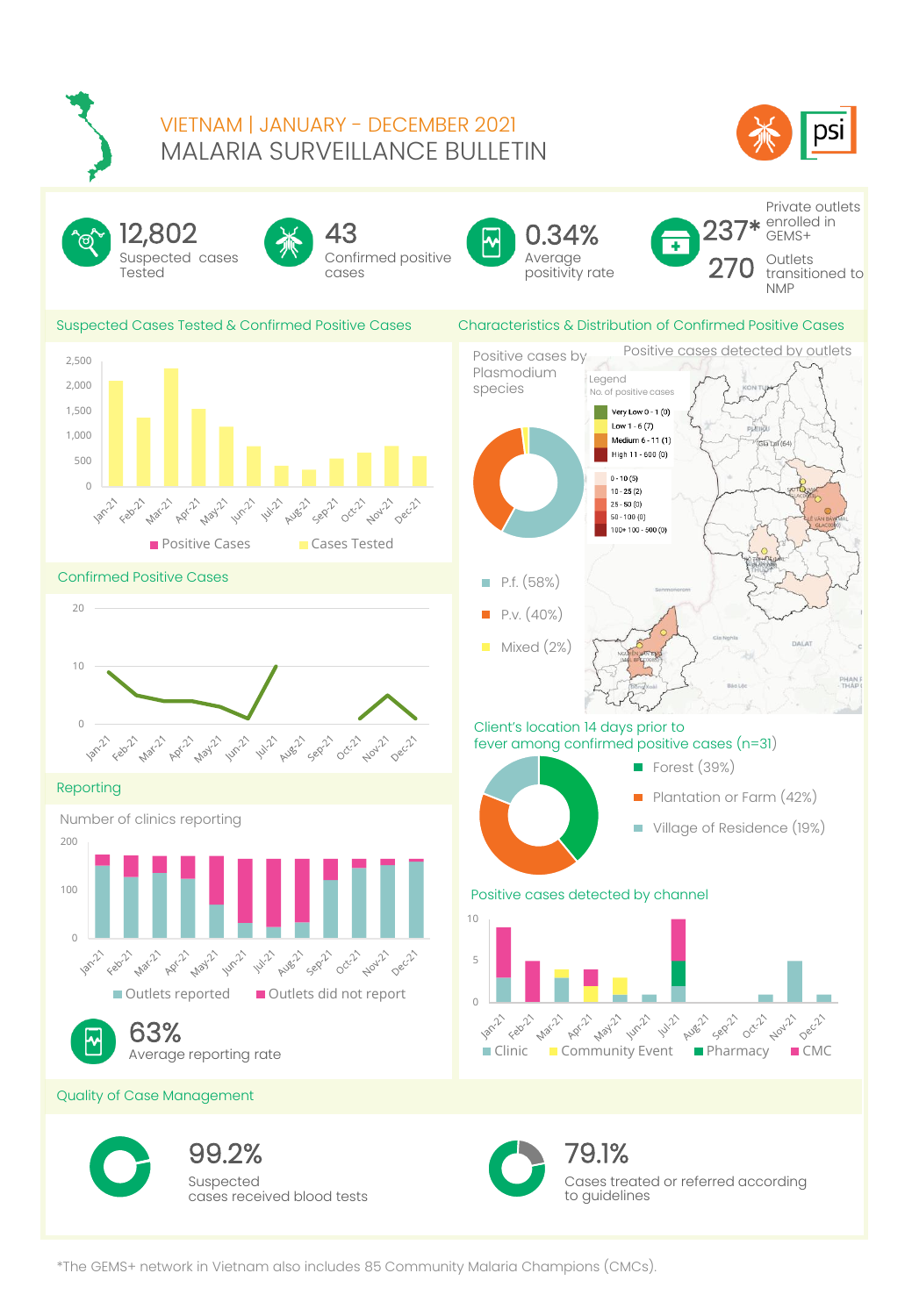

# GEMS+ | JANUARY - DECEMBER 2021

PROVIDER QUIALTY OF CARE ASSESSMENTS FOR MALARIA CASE MANAGEMENT

Class A: 100-90% Class B: 89-80% Class C: <80%





Myanmar Quality of Care Score



Vietnam Quality of Care Score

Clinics